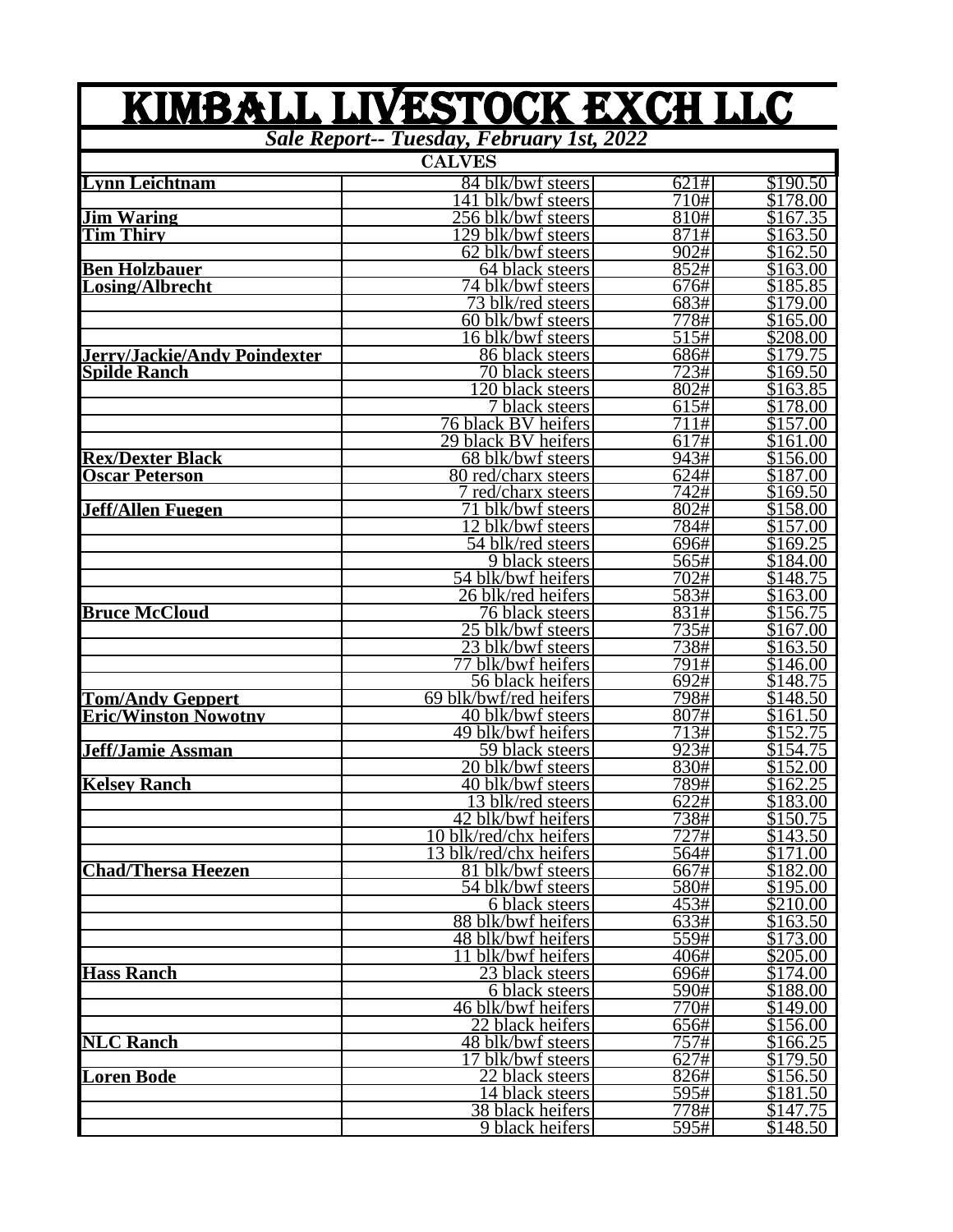| <b>Assmus Angus</b>                                    | 36 Angus/F1 bwf steers                                                    | 723#                       | \$175.75             |
|--------------------------------------------------------|---------------------------------------------------------------------------|----------------------------|----------------------|
|                                                        | 6 Angus/F1 bwf steers                                                     | 568#                       | \$203.00             |
|                                                        | 6 Angus/F1 bwf steers                                                     | 469#                       | \$214.00             |
| <b>Larry Peterson</b>                                  | 50 black steers                                                           | 655#                       | \$182.50             |
|                                                        | 8 black steers<br>17 black heifers                                        | 478#<br>619#               | \$217.00<br>\$164.00 |
|                                                        | 11 blk/bwf heifers                                                        | $\overline{47}1\#$         | \$189.50             |
| <b>Kyle Tanke</b>                                      | 14 blk/bwf steers                                                         | 625#                       | $\sqrt{$180.00}$     |
| <b>Surat Farms</b>                                     | $25$ blk/bwf heifers                                                      | 734#                       | \$151.50             |
|                                                        | 24 blk/red heifers                                                        | 751#                       | \$147.00             |
| <b>Kroupa Farms</b>                                    | 47 blk/bwf heifers                                                        | 698#                       | \$147.75             |
|                                                        | 10 black heifers                                                          | 599#                       | \$159.00             |
| <b>Kevin/Carol Rawstern</b>                            | 34 blk/bwf steers                                                         | 733#                       | \$172.00             |
|                                                        | 5 red steers                                                              | 769#                       | \$164.00<br>\$181.00 |
| <b>Brad Byre</b>                                       | 12 blk/red steers<br>$\overline{12}$ blk/bwf steers                       | $\overline{617}$ #<br>458# | \$221.00             |
|                                                        | 24 blk/bwf heifers                                                        | 496#                       | \$191.50             |
|                                                        | 19 blk/bwf heifers                                                        | 637#                       | \$169.00             |
| <b>Mulder/Crago</b>                                    | <u>14 blk/bwf steers</u>                                                  | 720#                       | \$176.25             |
|                                                        | 11 blk/bwf steers                                                         | 567#                       | \$205.00             |
|                                                        | 16 blk/red heifers                                                        | 576#                       | $\overline{$171.00}$ |
|                                                        | 4 black heifers                                                           | 692#                       | \$146.50             |
| <b>Eileen Hohn</b>                                     | 17 charx steers                                                           | $\overline{77}1#$          | \$167.50             |
|                                                        | 10 charx steers<br>$\overline{17}$ charx heifers                          | 680#<br>734#               | \$179.00<br>\$159.50 |
|                                                        | 7 charx heifers                                                           | 637#                       | \$148.00             |
| <b>Jared Rogers</b>                                    | 11 black steers                                                           | 623#                       | \$187.25             |
|                                                        | 9 black steers                                                            | 522#                       | \$212.00             |
|                                                        | 19 black heifers                                                          | 617#                       | \$165.50             |
|                                                        | 6 blk/red heifers                                                         | 503#                       | \$176.00             |
| <b>Aesoph Ranch</b>                                    | 11 black steers                                                           | 673#                       | \$175.50             |
|                                                        | 6 blk/red steers                                                          | 779#                       | \$160.00             |
|                                                        | 8 blk/bwf steers<br>14 blk/red heifers                                    | $\overline{543#}$<br>621#  | \$194.00<br>\$157.50 |
|                                                        | 6 blk/bwf heifers                                                         | 754#                       | \$143.25             |
|                                                        | 7 blk/red heifers                                                         | 460#                       | $\overline{$175.00}$ |
| <b>Christian Boomsma</b>                               | 18 charx/red steers                                                       | 760#                       | \$157.50             |
|                                                        | 8 charx/red steers                                                        | 579#                       | \$184.00             |
|                                                        | 10 charx/red heifers                                                      | 698#                       | \$148.50             |
| <b>Steve Boomsma</b>                                   | 17 blk/bwf heifers                                                        | 650#                       | \$153.50             |
|                                                        | 7 blk/bwf heifers                                                         | 460#                       | \$176.00             |
| <b>Christensen Ranch</b><br><b>Steve/Lynn Peterson</b> | $\overline{23}$ blk/charx steers<br>5 blk/bwf heifers                     | 616#<br>477#               | \$179.00<br>\$157.00 |
| <b>Rob Myers</b>                                       | 10 blk/charx steers                                                       | 494#                       | \$201.00             |
|                                                        | 8 blk/bwf heifers                                                         | 496#                       | \$170.00             |
|                                                        | YEARLINGS                                                                 |                            |                      |
| Dana Fagerhaug                                         | 9 black heifers                                                           | 905#1                      | \$136.00             |
|                                                        | Sale Report-- Friday, February 4th, 2022                                  |                            |                      |
|                                                        | <b>WEIGH-UPS</b>                                                          |                            |                      |
| <b>Yearling Heifers</b>                                | Up to \$136.50                                                            |                            |                      |
| <b>Heiferettes</b>                                     | Up to \$116.00                                                            |                            |                      |
| <b>High Yielding Cows</b>                              | \$76.00-82.50                                                             |                            |                      |
| <b>Cows</b><br><b>Low Yielding Cows</b>                | \$65.00-75.00<br>\$54.00-64.00                                            |                            |                      |
| <b>Lame/Thin/Full</b>                                  | \$10.00-41.00                                                             |                            |                      |
| <b>High Yielding Bulls</b>                             | \$101.00-114.50                                                           |                            |                      |
| <b>Low Yielding Bulls</b>                              | \$90.00-100.50                                                            |                            |                      |
|                                                        | ***UPCOMING SALES***                                                      |                            |                      |
|                                                        | Tues, Feb 8th: 11 am FEEDER CATTLE {Great Western Bank: coffee & cookies} |                            |                      |
| Friday, Feb 11th: 12 pm BREDS, Weigh-ups to follow     |                                                                           |                            |                      |
| Monday, Feb 14th: Benda Ranch Simmental Bull Sale      |                                                                           |                            |                      |